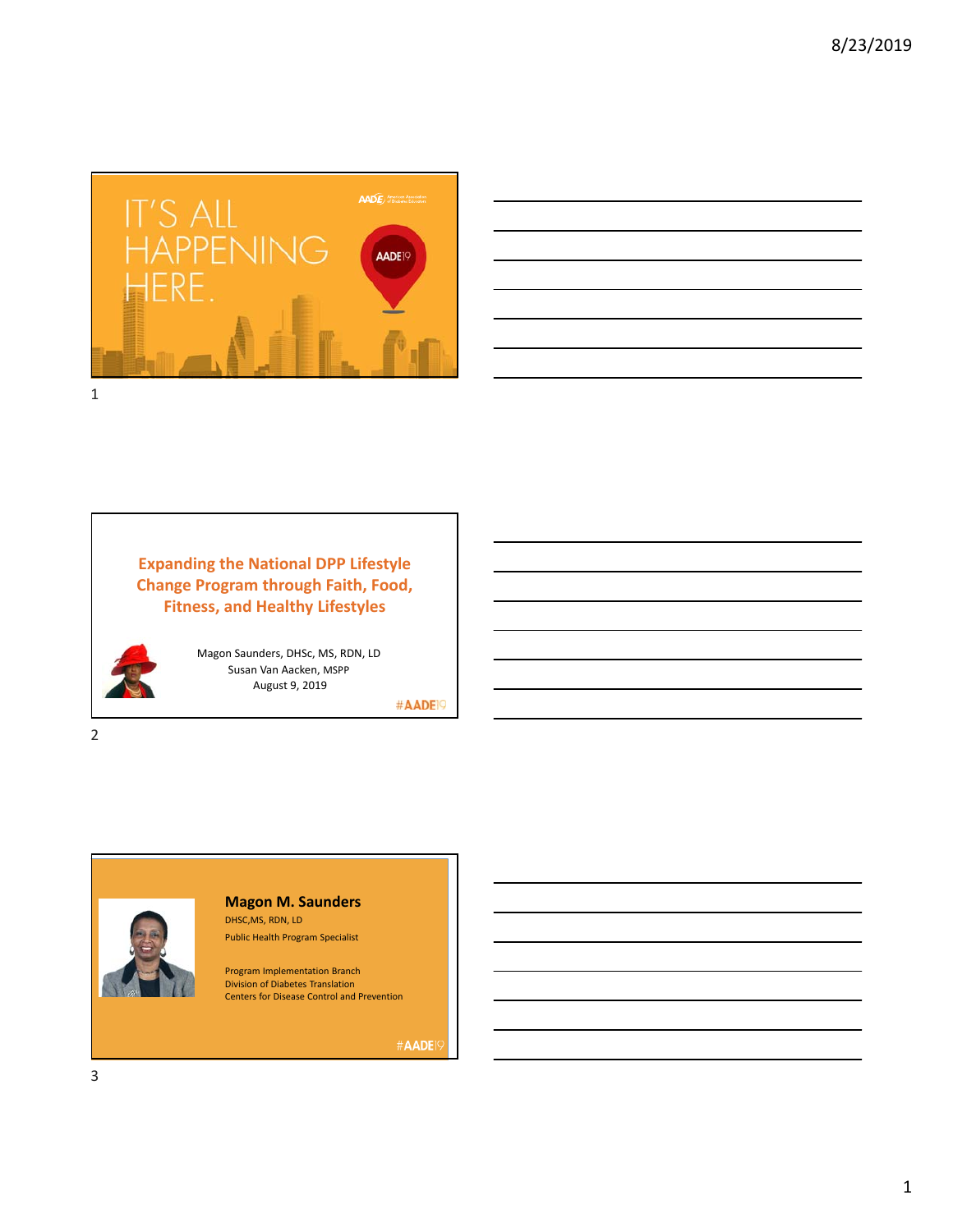

#### **Susan Van Aacken,** MSPP Public Health Advisor

Program Implementation Branch Division of Diabetes Translation Centers for Disease Control and Prevention

#AADE<sup>19</sup>

4

# **Disclosure to Participants**

- 
- Notice of Requirements For Successful Completion<br>– Please refer to learning goals and objectives<br>– Learners must attend the full activity and complete the evaluation in order to claim continuing<br>education credit/hours
- Conflict of Interest (COI) and Financial Relationship Disclosures:<br>- Magon M. Saunders, DHSc, MS, RDN,LD Has No CO//Financial Relationship to disclose<br>- Susan Van Aacken, MSPP- Has No CO//Financial Relationship to disc
- 
- Non-Endorsement of Products:<br>
− Accredited status does not imply endorsement by AADE, ANCC, ACPE or CDR of any commercial products displayed in<br>
conjunction with this educational activity • Off-Label Use:
- Participants will be notified by speakers of any product used for a purpose other than for which it was approved by the Food and Drug Administration.

#AADE<sup>19</sup>

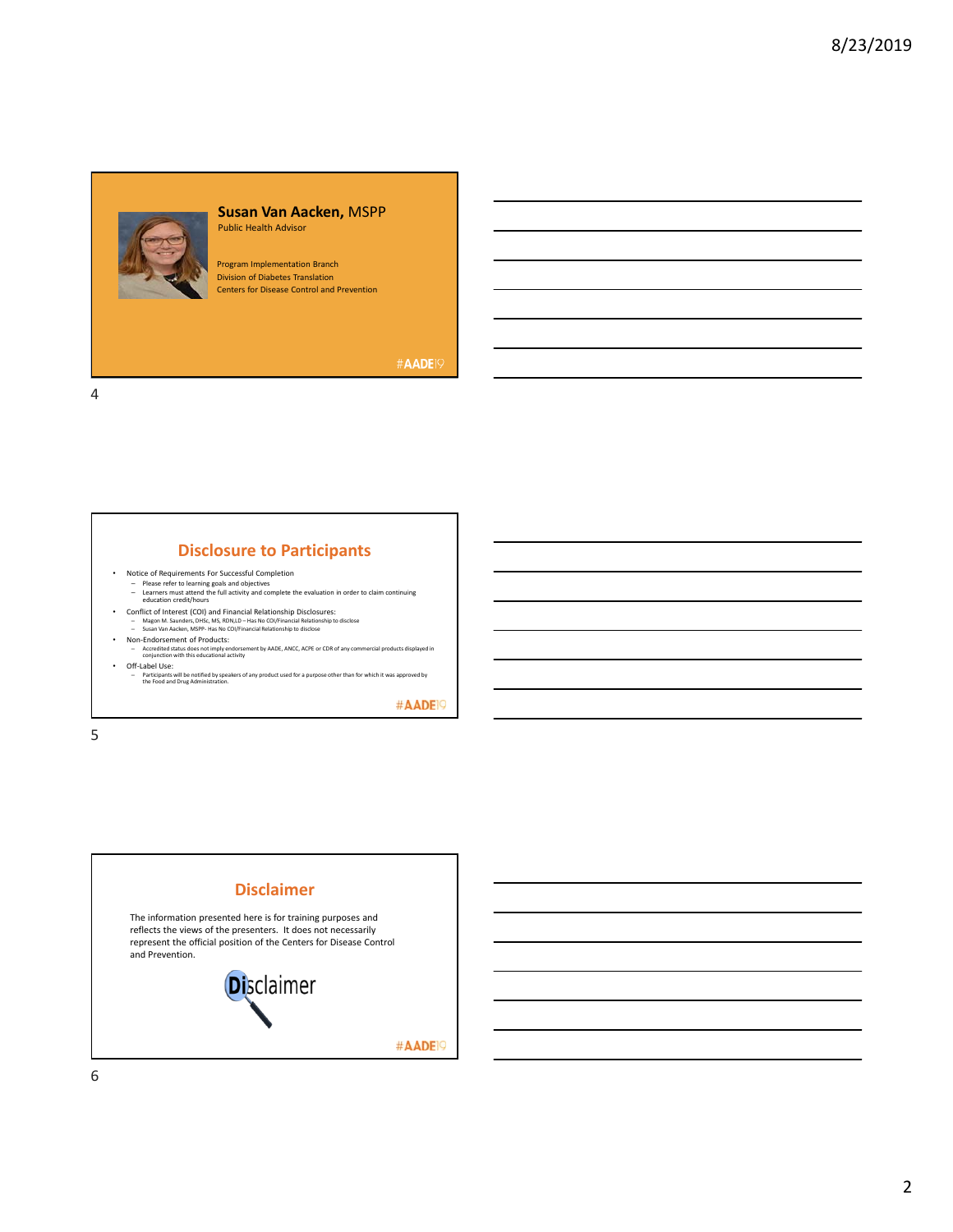

# **Icebreaker – Faith and Diabetes!**

Today, when it comes to working with faith communities, what's ROCKING your world in the diabetes community?



#AADE<sup>19</sup>

8

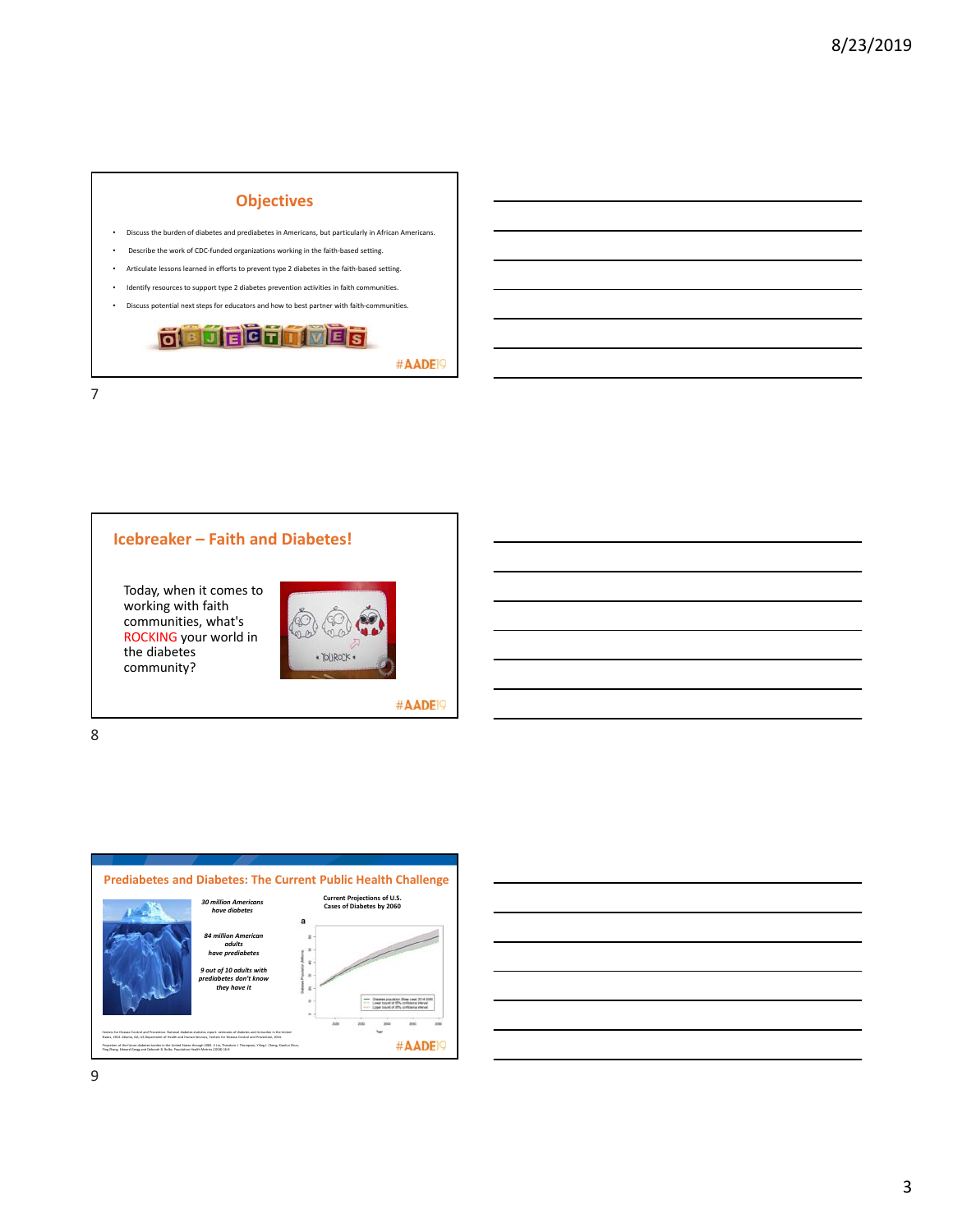# **Diabetes in African Americans**



• In 2017, African Americans made up 14.6% of the U.S. population. (Black Demographics, 2019. The African American population. Retrieved from https://blackdemographics.com/

- **African Americans are twice as likely as Whites to have diabetes, and<br>more critically furniture the disperse of the critical contract of the contract and recented ables<br>2018 Retrieved from https://www.cit.exy/ablest/2007/**
- One in two African American children born in the year  $2000$  is predicted to have diabetes (Gregg, E. W. Zhuo, X. Cheng, V.J. Albright, A.L. Narayan, V. K. M. Thompson, T. (2014). Trends in lifetime risk and years of li

#AADE<sup>19</sup>

10



11



Young African Americans are **living with diseases more common at older ages**, such as diabetes, stoke, and high blood pressure.

Source: Centers for Disease Control and Prevention (2017). African American health: Creating equal opportunities for health. Retrieved from  $\#\mathsf{ADE}$   $\heartsuit$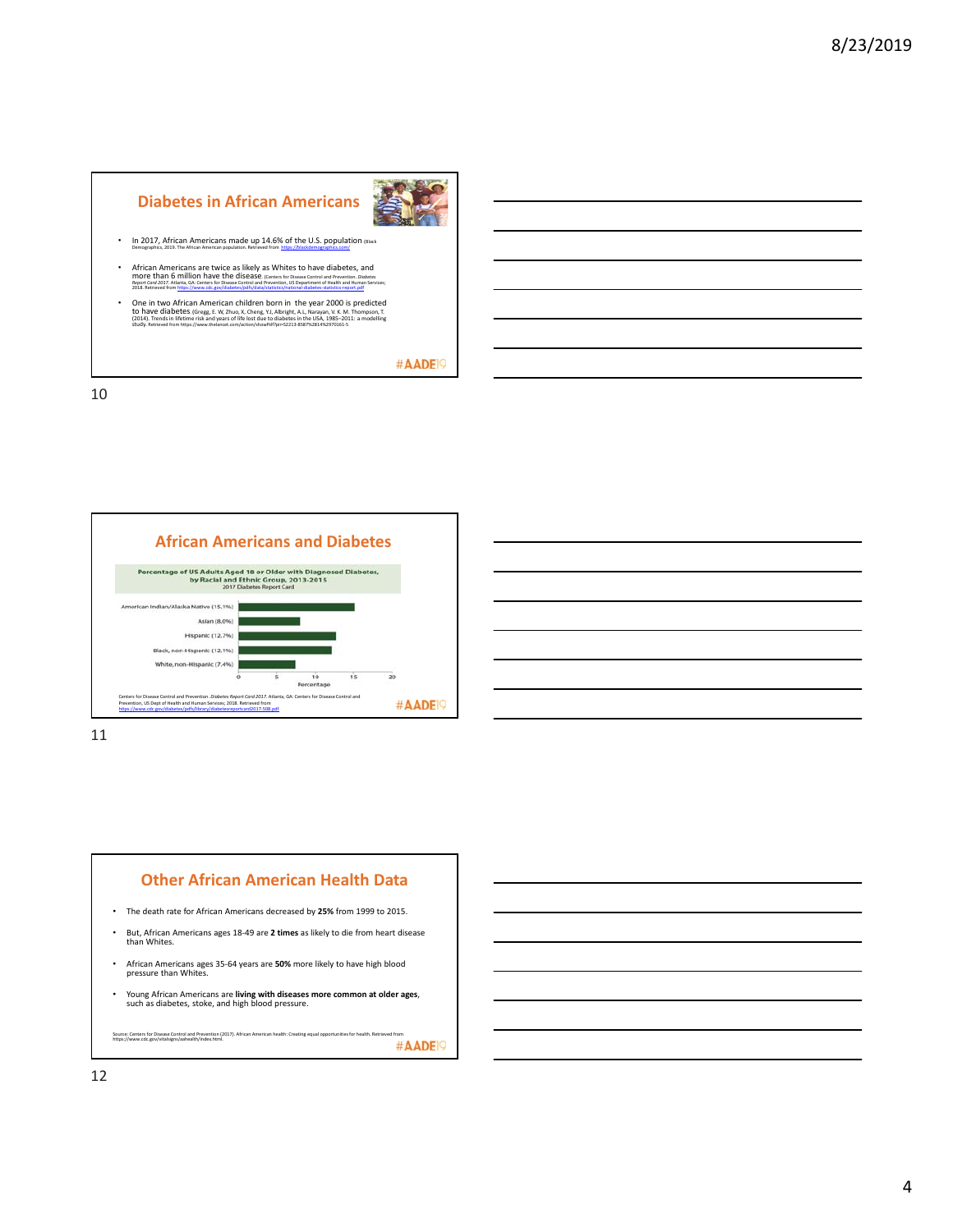## **Other Health‐related Considerations**

- **African American women have the highest rates of being overweight or obese compared to other groups**<br>In the U.S. In some instances, this is culturally acceptable. (us operatment of Health and Human Services, Office of Min
- About four out of five African American women are overweight or obese. (U.s Department of Health and Human<br>Services, Office of Minority Health, 2017. Obestiy and African Americans. Retrieved from<br>https://minorityhealth.
- Religiosity may reduce the risk for obesity in African American women. (Dodor, Robinson, Watson. et al. 2017).
- African American women have an emotional dedication to the symbolism of food derived from traditional cultural food practices passed down from generation to generation. (Sumlin & Brown 2017)
- Tailored and culturally adapted programs can be beneficial in helping African Americans implement strategies to prevent type 2 diabetes.

#AADE<sup>19</sup>

13

# **What Might be the Role of Allostatic Load in Diseases that African Americans Face?**

*Stress, Environment, etc.*

#AADE<sup>19</sup>

14

# **What is Allostatic Load?**

- The allostatic load is the "wear and tear" on the body which grows over time when the individual is exposed to repeated or chronic stress.
- It represents the physiological consequences of chronic exposure to fluctuating or heightened neural or neuroendocrine response that results from repeated or chronic stress.
- The term was coined by McEwen and Stellar in 1993.

Source: McEwen. B.S. 7 Stellar. E. (1993). Stress and the individual. Mechanisms leading to disease. Archive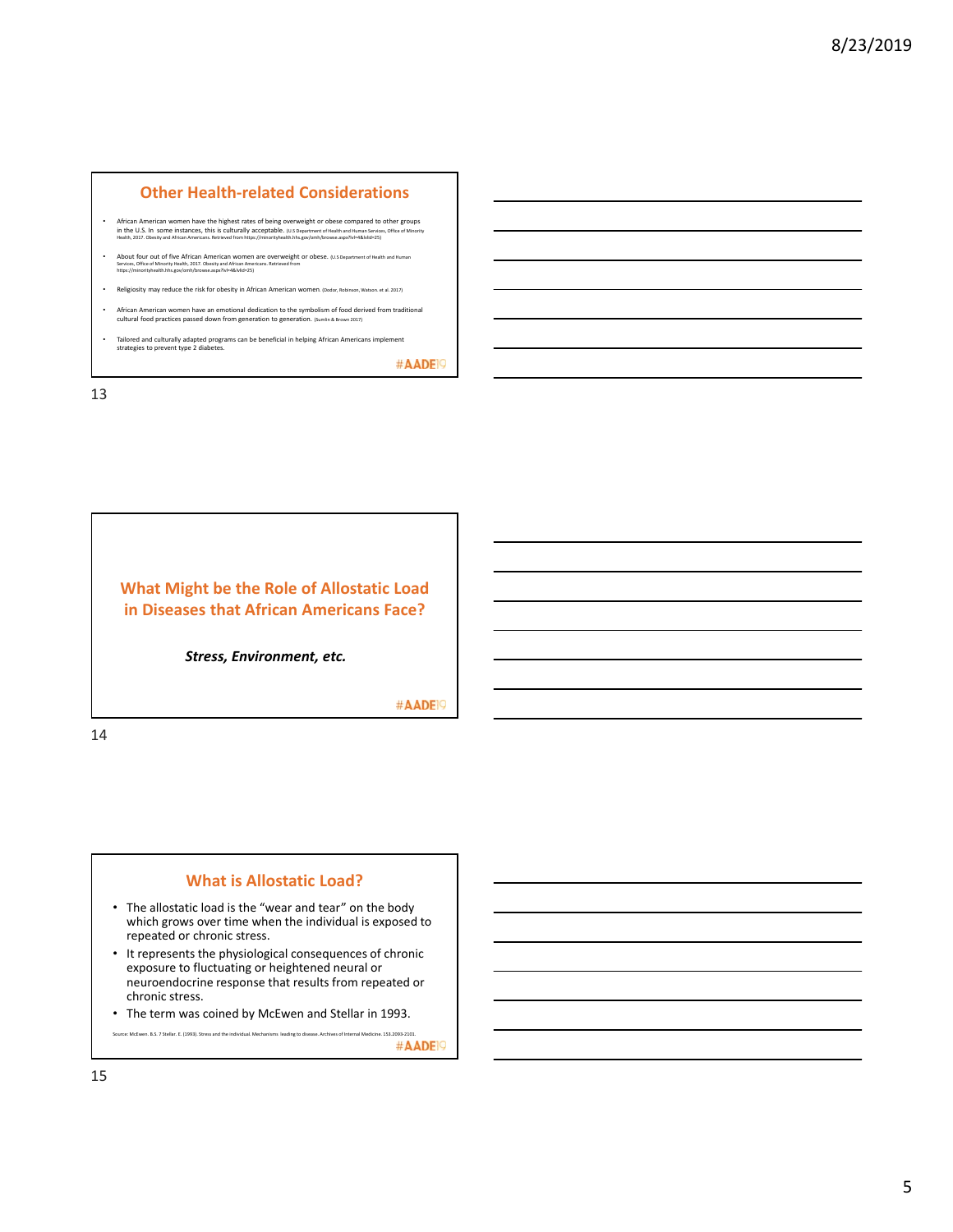## **Allostatic Load and Health in African Americans**

- African American women have a disproportionately higher risk of cardiovascular disease than White women, which may be explained by the uniquely higher allostatic load found in African American women.
- Participation in faith‐based activities can reduce allostatic load.
- A significant reduction in allostatic load was also found after participation in a lifestyle intervention.
- More research is needed to determine how lifestyle behaviors and socioeconomic factors influence African American women.

Tomfoty, L. M., Ping, M. A., B. Dimidele, J. E. (2016). Mediators of the relationship between race and allostatic load in African and White<br>Americans, Hostin Psychology, 35(4), 322-332 https://d.co.org/10.1037/https://doi



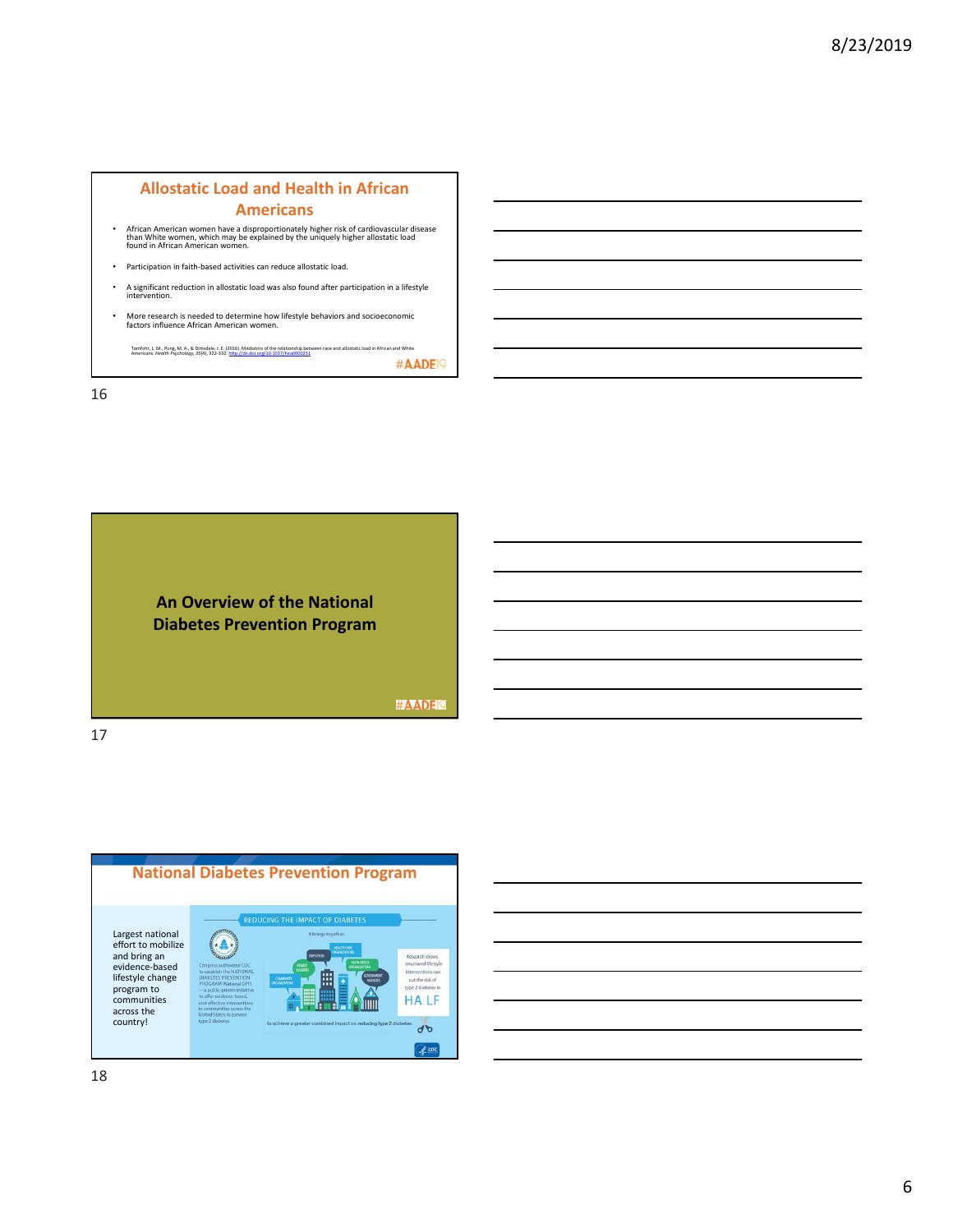





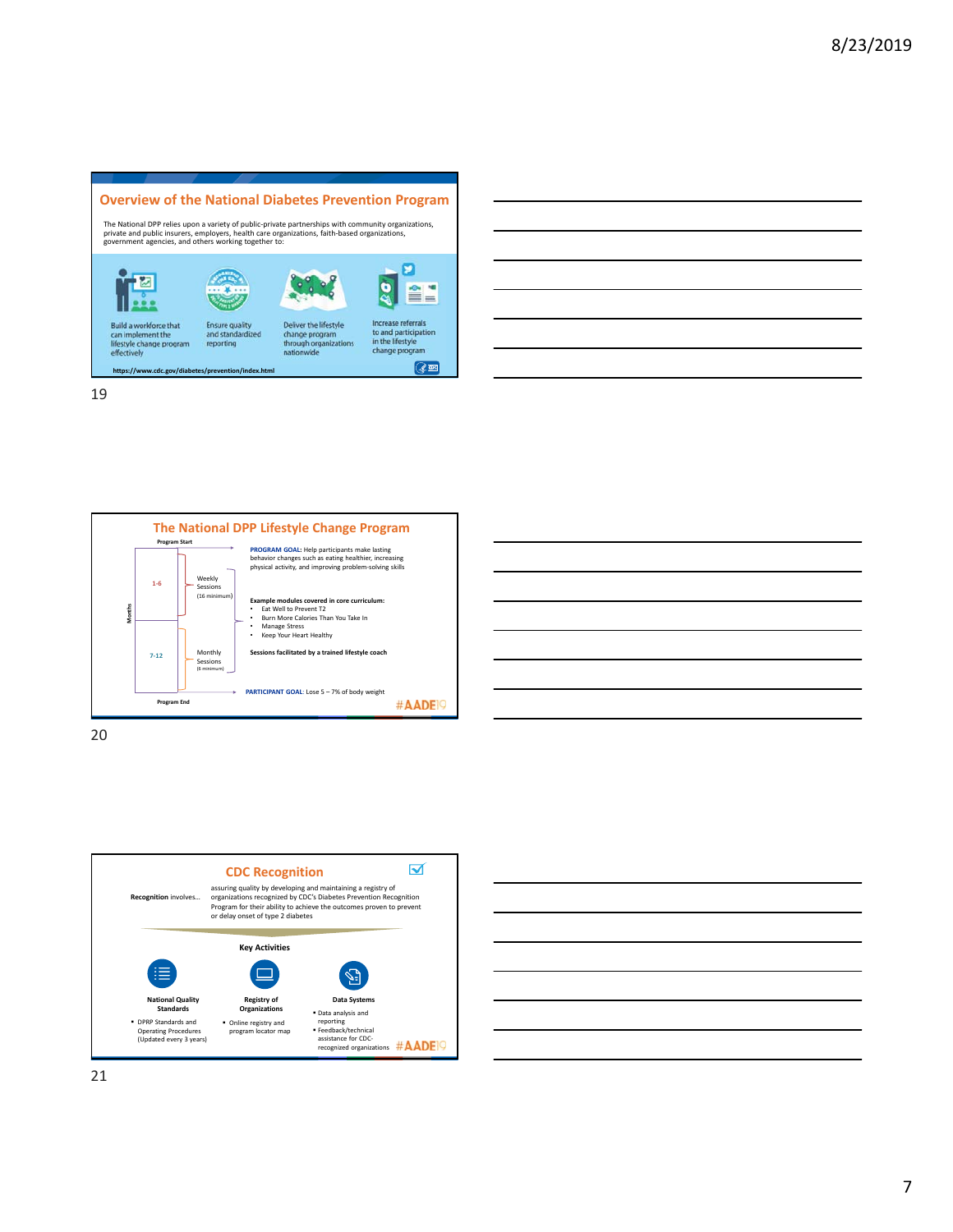





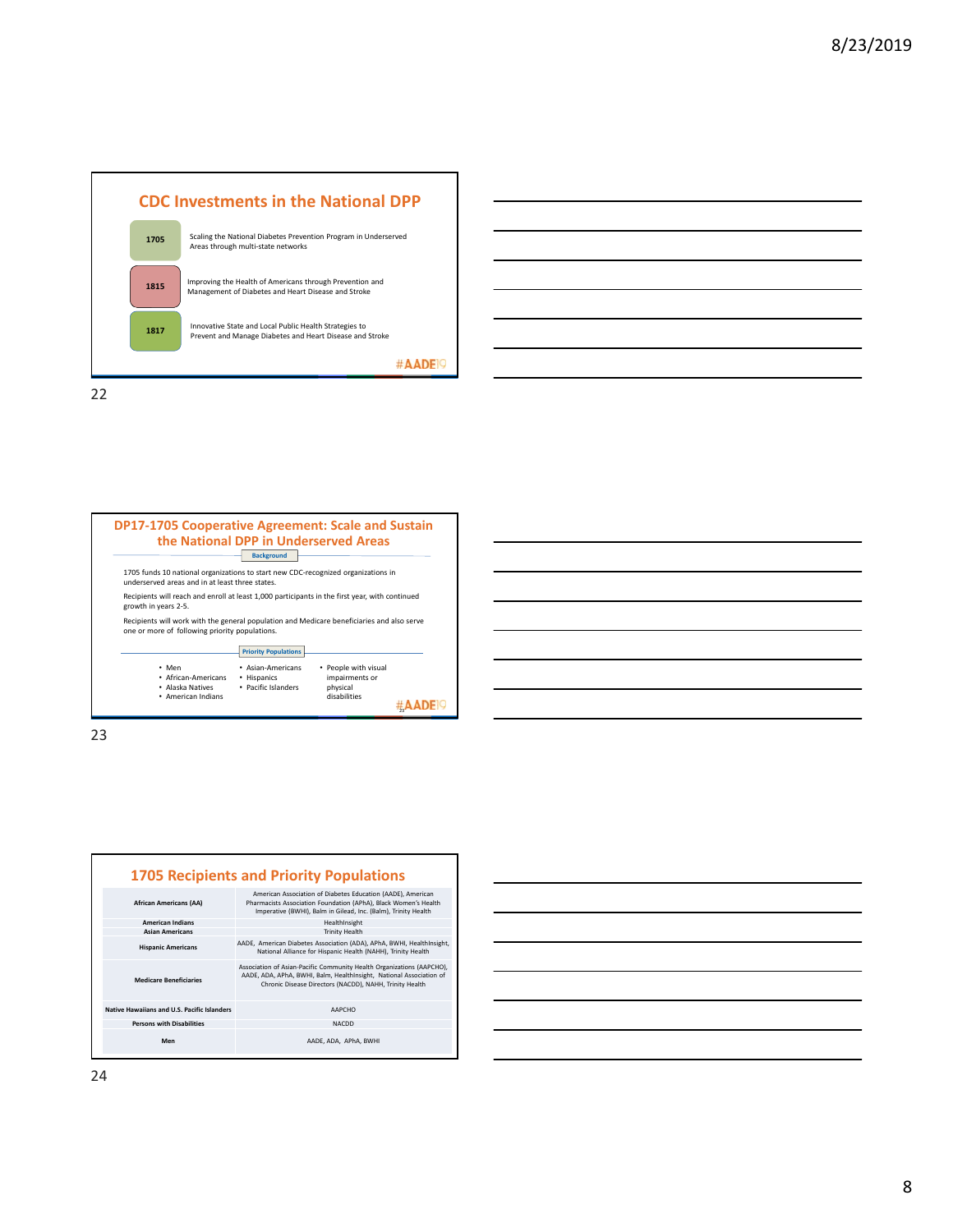





o This is an under‐representation of FBOs in the registry. FAITH-BASED

#AADE<sup>19</sup>

26

**Why do we need churches or other houses of worship among our National DPP program delivery sites?** 

#AADEI?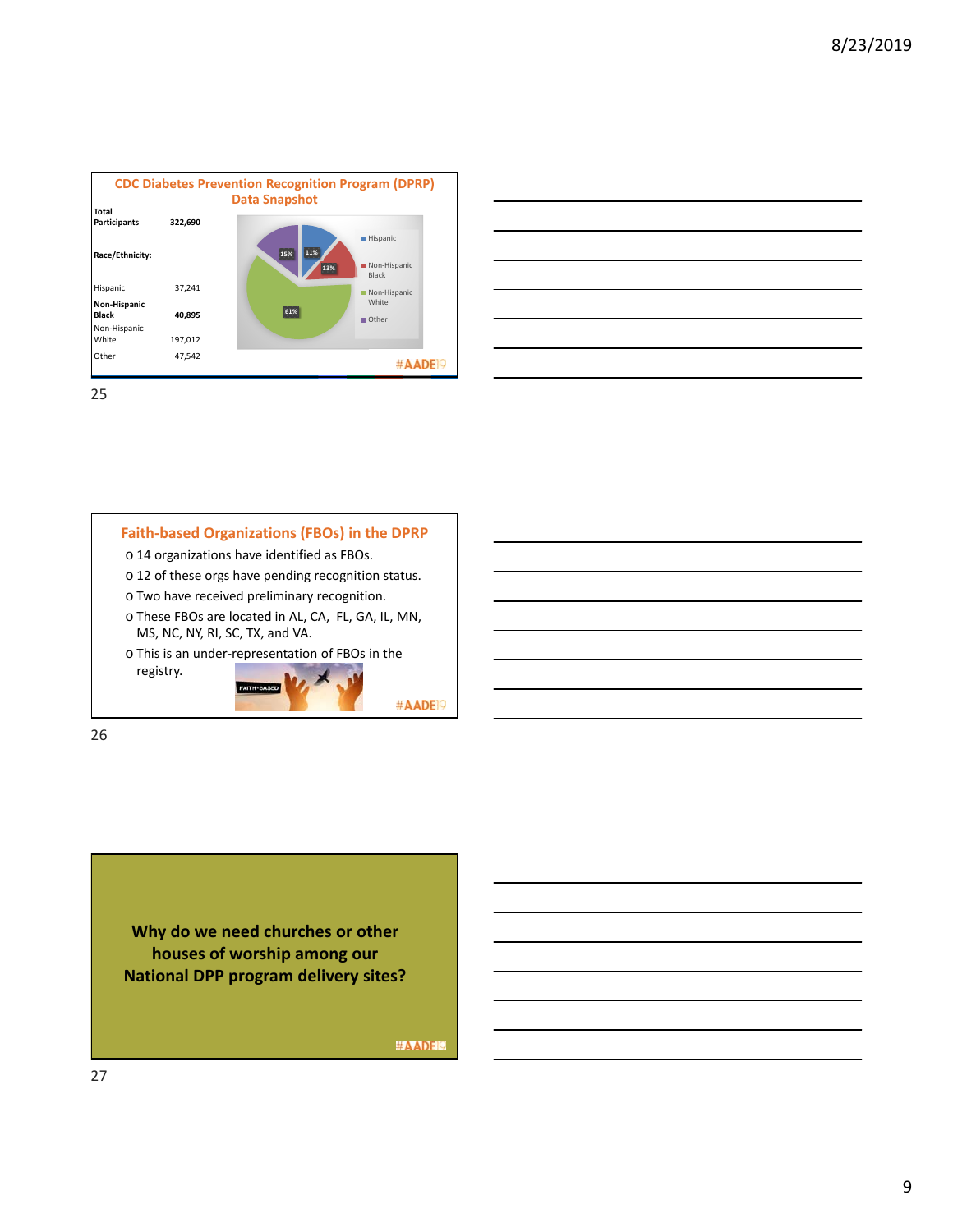





- Religious congregations
- Organizations sponsored by congregations
- Ecumenical interfaith organizations and/or national networks
- LIT
- Freestanding religious organizations, which are incorporated separately from congregations and national networks.

(Goldsmith. S. Eimickle. W.B. & Pineda.C., 2006. Faith-based organizations vs their secular counterparts:<br>A primer for local officials. Retrieved from <u>https://www.innovations.harvard.edu/faith-based-organizations-versus-t</u>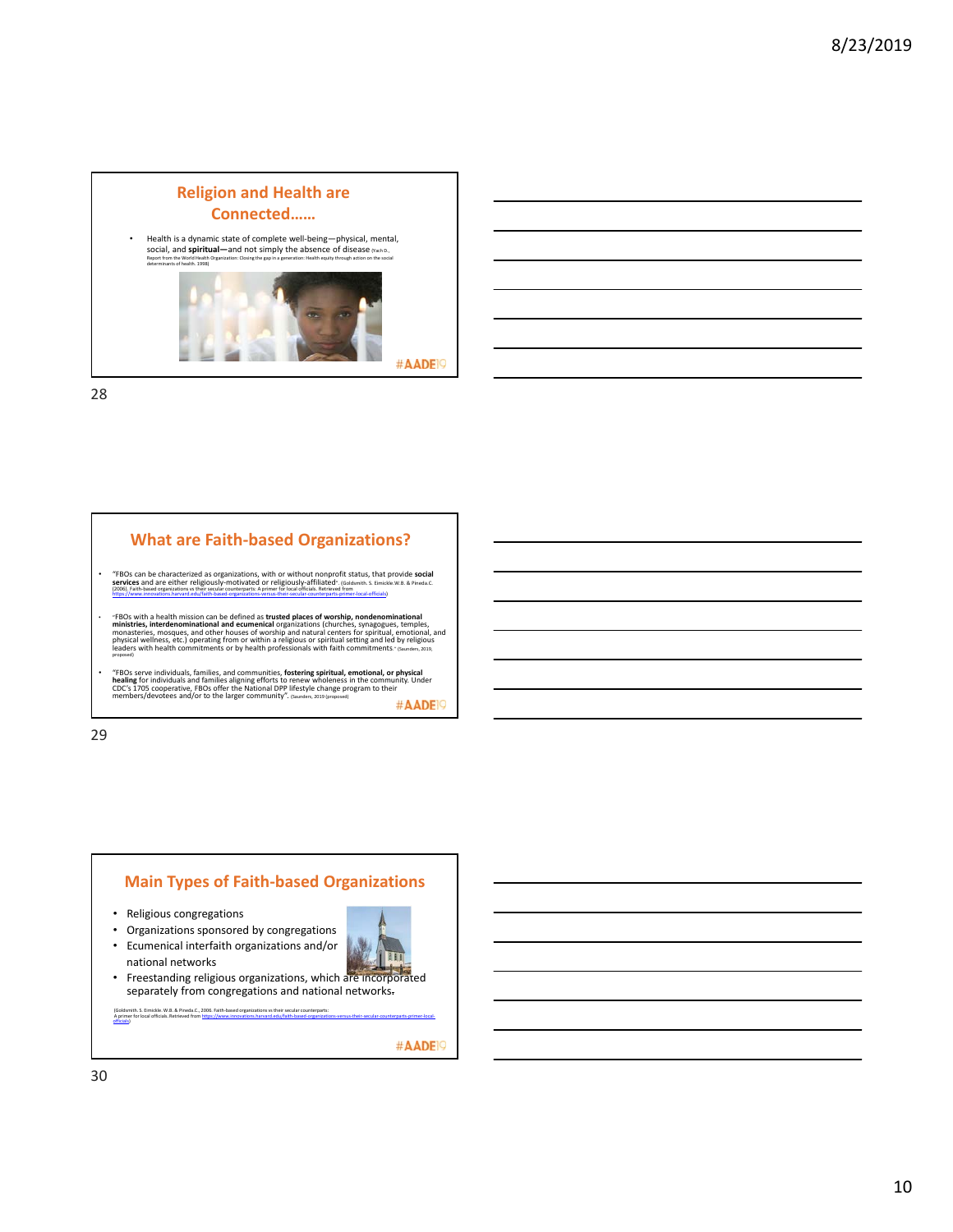#### **African Americans and Faith**

- Historically, the Black Church has been the nucleus of life and health in Black communities.
- Fifty‐three percent of African Americans visit a faith‐ based setting at least once a week.
- Mobilizing congregations to implement the National DPP lifestyle change program holds great promise.

#AADE<sup>19</sup>

31

#### **Why A Faith‐based Approach?**

- "Faith in religious orders is not the answer for everyone, but everyone has a faith."
- "Faith is the ability to completely trust or show an unwavering confidence in another."
- "Our faith can be placed on a higher deity, upon ourselves, and/or upon the life of another."

(Source: Canadian Counselling and Psychotherapy Association, 2011. Benefits of Faith. Retrieved from htt<br>accp.ca/benefits‐of‐faith/)

#AADE<sup>19</sup>

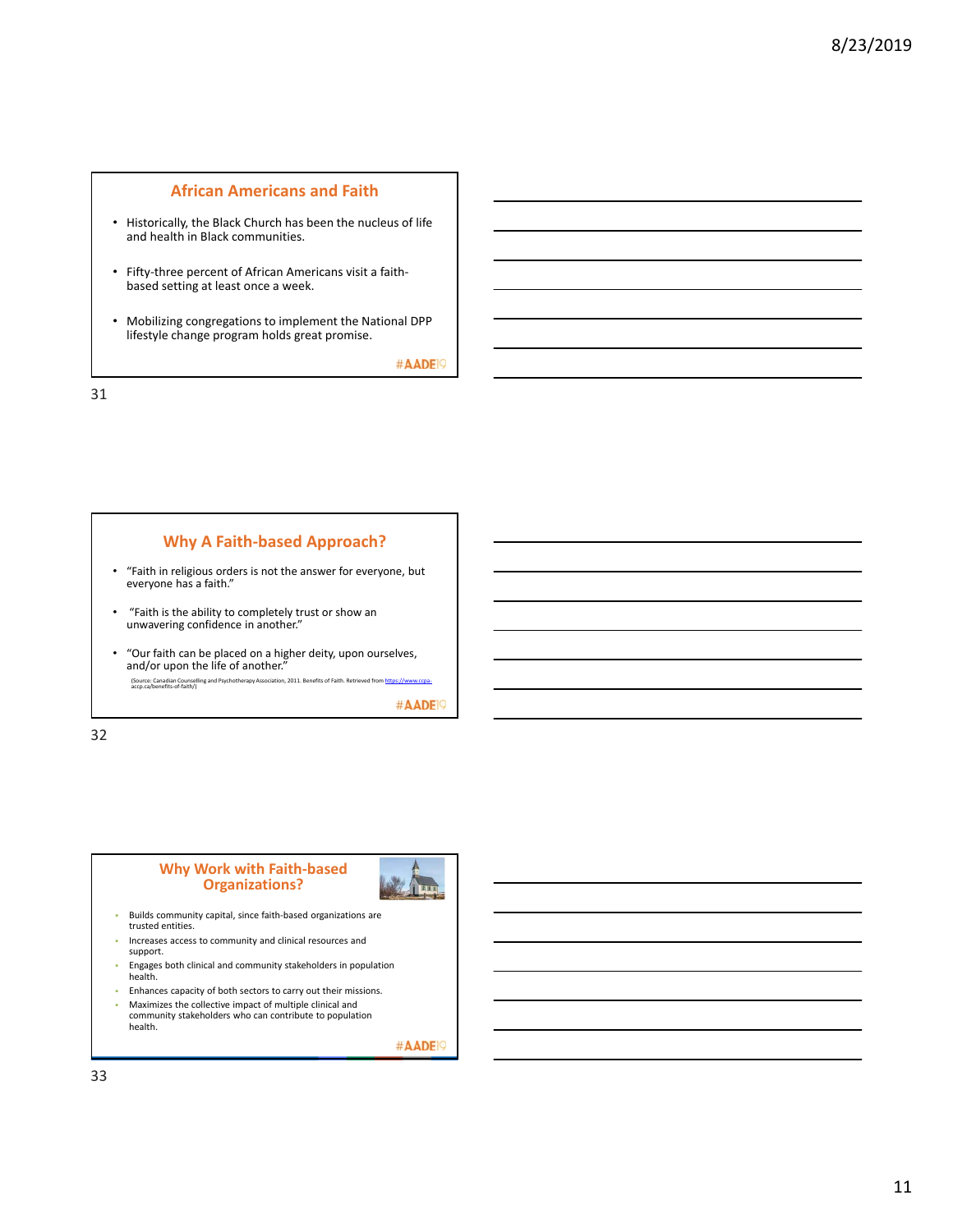#### **Some Benefits of Faith Participation**

- Increased life satisfaction. (Chida et al., 2009)
- Increases self‐efficacy. (Quinn & Guion, 2010)
- Improved cardiovascular health. (Chida et al., 2009)
- Increases the ability to forgive. (Saunders et al., 2013)
- Improved mental health and lower depression scores. (Levin J., 2001)
- Lower C‐reactive protein levels or inflammation. (Ferraro & Kim, 2014)
- Increased medication adherence. (Lewin et al., 2005)
- Increase in telomere length. (Hill, Ellison, Burdette et al., 2016)

#AADE<sup>19</sup>

34

## **Health Benefits of Faith Communities**

- Mormons in Utah have a 30% lower incidence of most cancers.
- Seventh Day Adventists have from 10 to 40% fewer hospital admissions for epidermoid and nonepidermoid malignancies.
- Regular church attenders in Washington County, Maryland, have 40% less risk from arteriosclerotic heart disease.

.<br>Vaux. K., 1976. Religion and Health. Religion and Health. Pre

#AADE<sup>19</sup>

35

# **A Great Faith and Health Observation— Do you Agree?**

• "Having a strong faith and being embedded in a web of relationships formed by churchgoing have definite health benefits," said Dr. Lisa Berkman, an epidemiologist at the Yale University School of Medicine.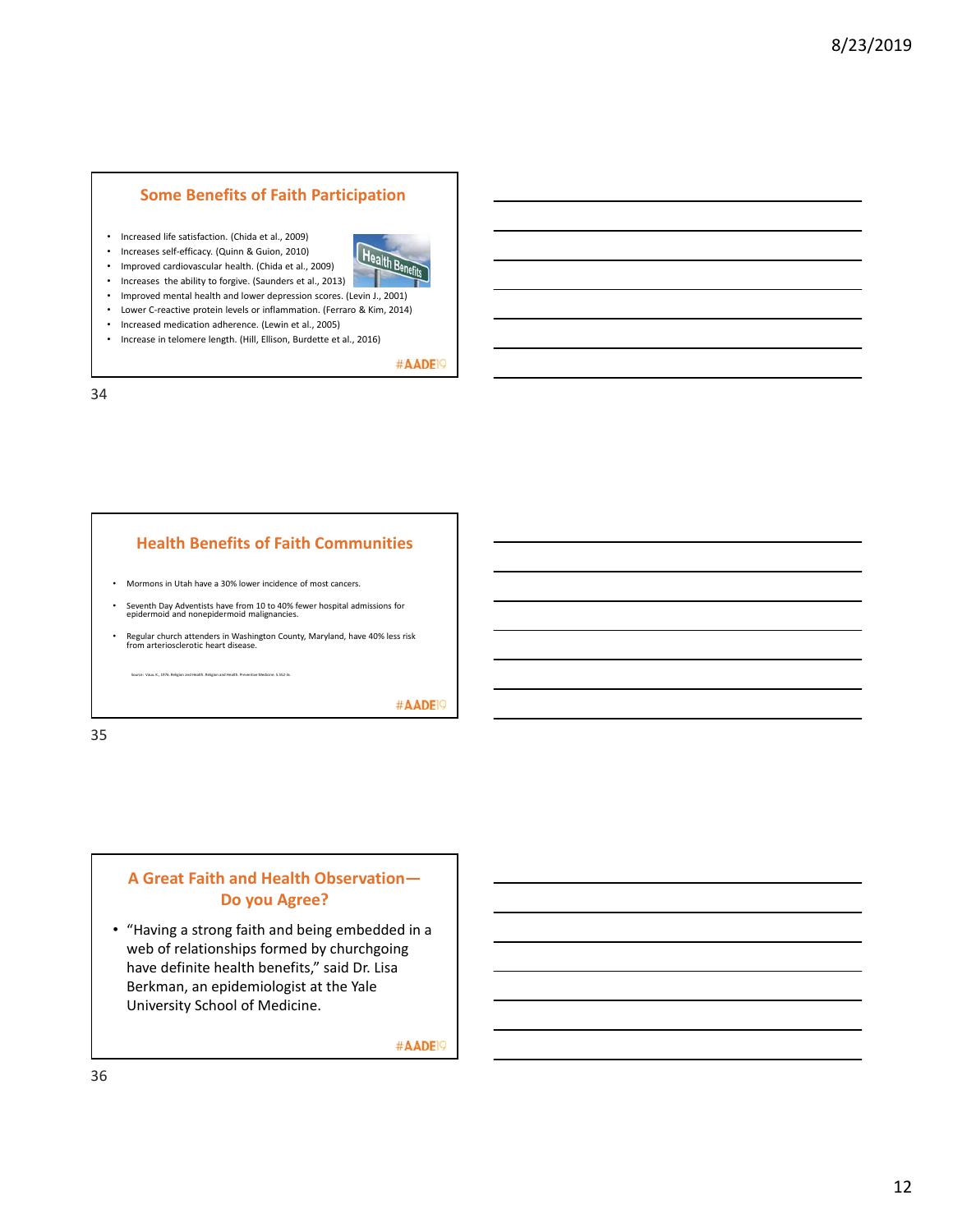# **Important Role of Faith Communities**

- *Spread the word* about diabetes and prediabetes; dispel myths.
- *Provide access* to credible information.
- *Create healthy* environments.



37

#### **Create Healthy Environments**

- Increase access to healthy foods and drinks.
- Increase access to physical activity.
- Advocate for safe and healthy environments.



#AADE<sup>19</sup>

38

#### **How Can FBOs Get Involved in the National DPP?**

- **Option 1 Promote** health and awareness of prediabetes and the National DPP among congregants at risk for type 2 diabetes.
- **Option 2** ‐ **Screen, Test, and Refer** to area CDC‐recognized lifestyle change programs by hosting health screening events at church.
- **Option 3** ‐ **Offer** the National DPP lifestyle change program at your church with a CDC‐recognized organization partner, or as part of your health ministry.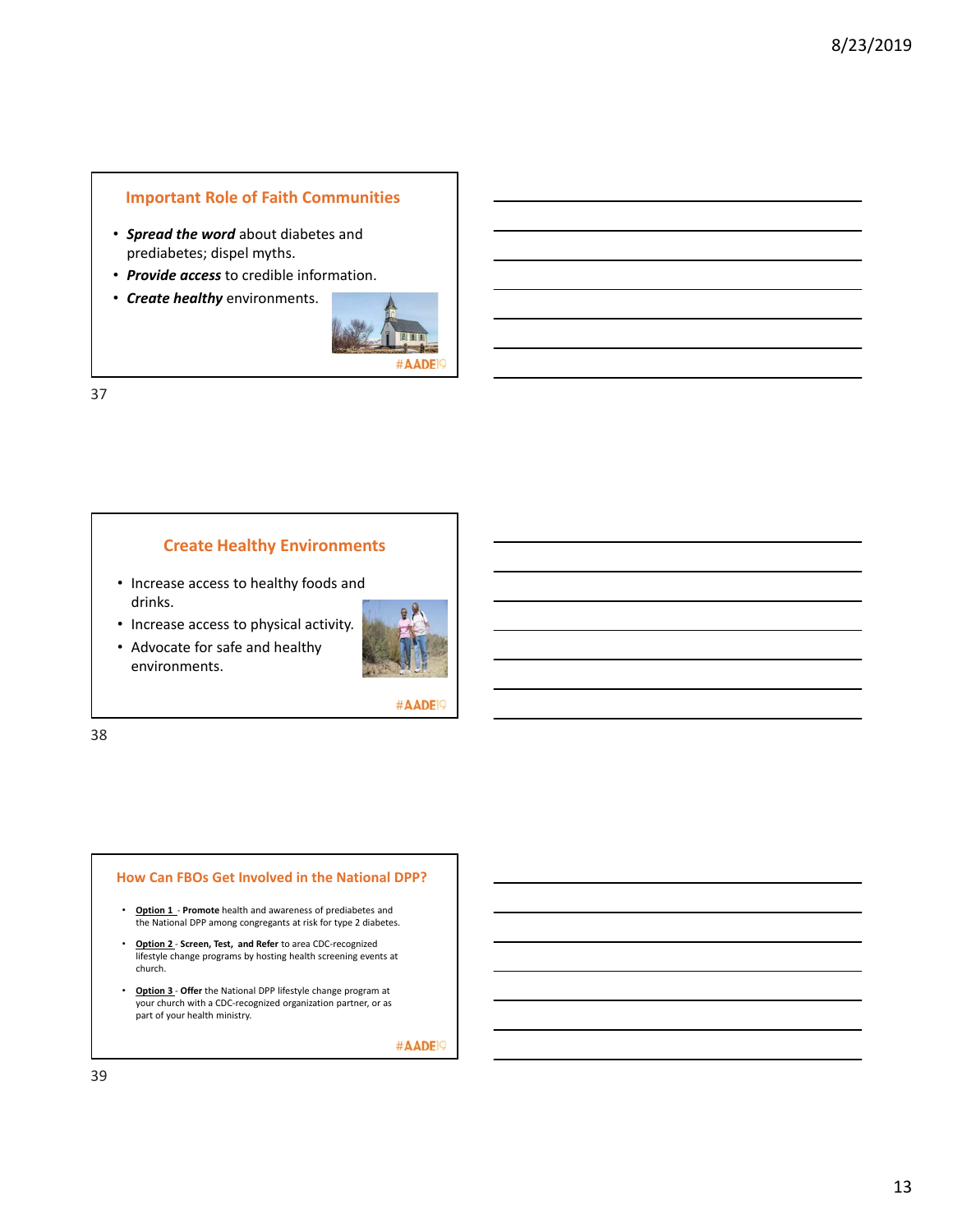





41

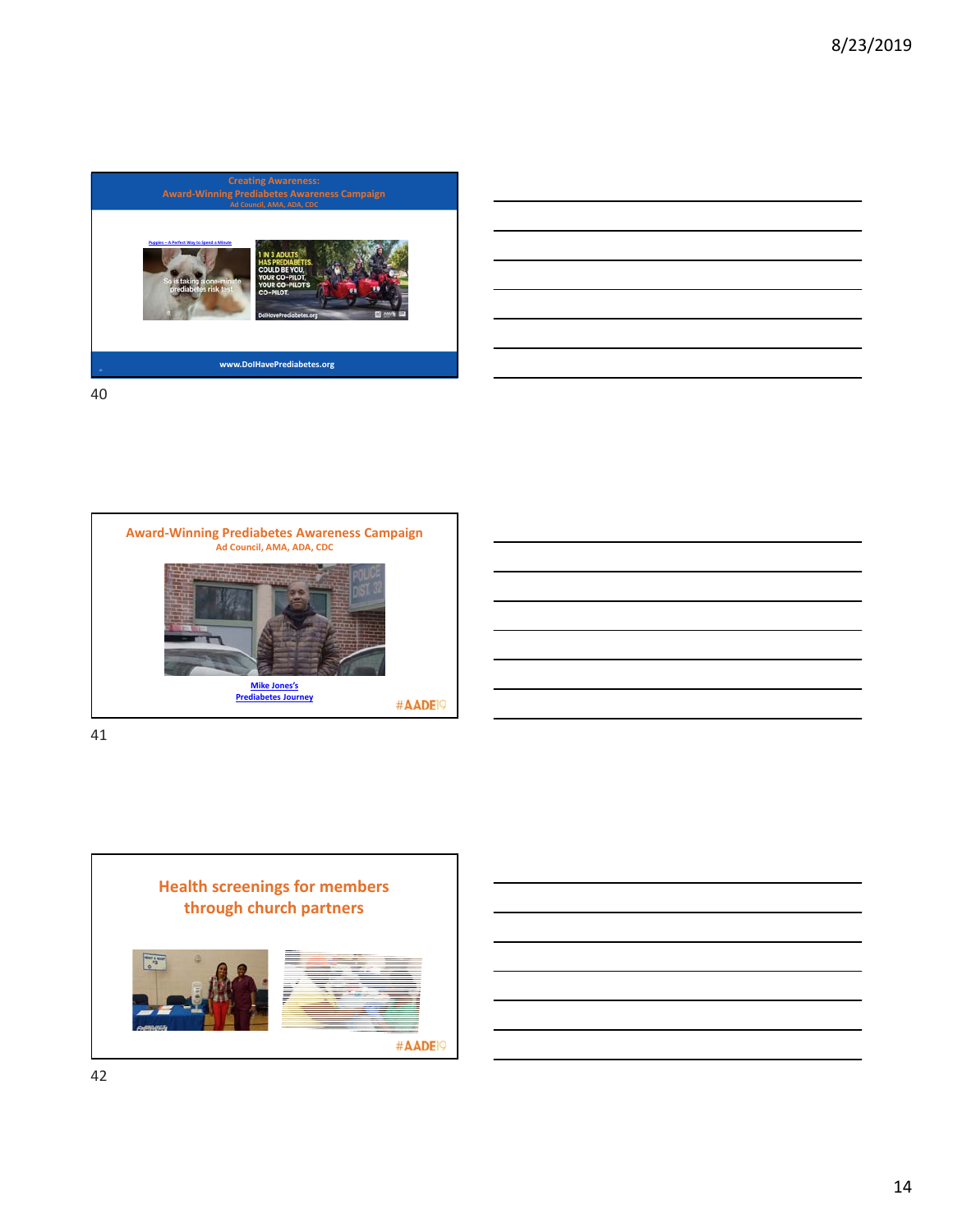

#### #AADEI?

43

#### **Is your organization ready to offer the National DPP lifestyle change program?**

#### **Requirements:**

- Use of a CDC-approved curriculum You can use a curriculum developed by CDC, or you can develop your own or use that of another organization (with permission), as long as CDC approves it.
- Ability to begin offering the lifestyle program within 6 months of receiving approval from CDC
- Capacity and commitment to deliver the program over at least 1 year, including at least 16 sessions during the first 6 months and at least 6 sessions during the last 6 months
- Ability to submit data on participants' progress including attendance, weight<br>loss, and physical activity every 6 months<br>Trained lifestyle coaches who can help build participants' skills and confidence<br>to make lasting
- 
- Designated individual(s) to serve as the program coordinator #AADE<sup>19</sup>

44

#### **Other Considerations: Program Sustainability**

- Is my organization well-positioned to do this? – Complete the Organizational Capacity Assessment:<br>https://www.cdc.gov/diabetes/prevention/pdf/cap
	- https://www.cdc.gov/diabetes/prevention/pdf/capacity‐assessment.pdf
- **Does your organization have access to a large number of people at** high risk for type 2 diabetes and the ability to offer at least 1 class cohort every year?
- If no to either of the above, consider partnering with another CDCrecognized organization to offer a class at your location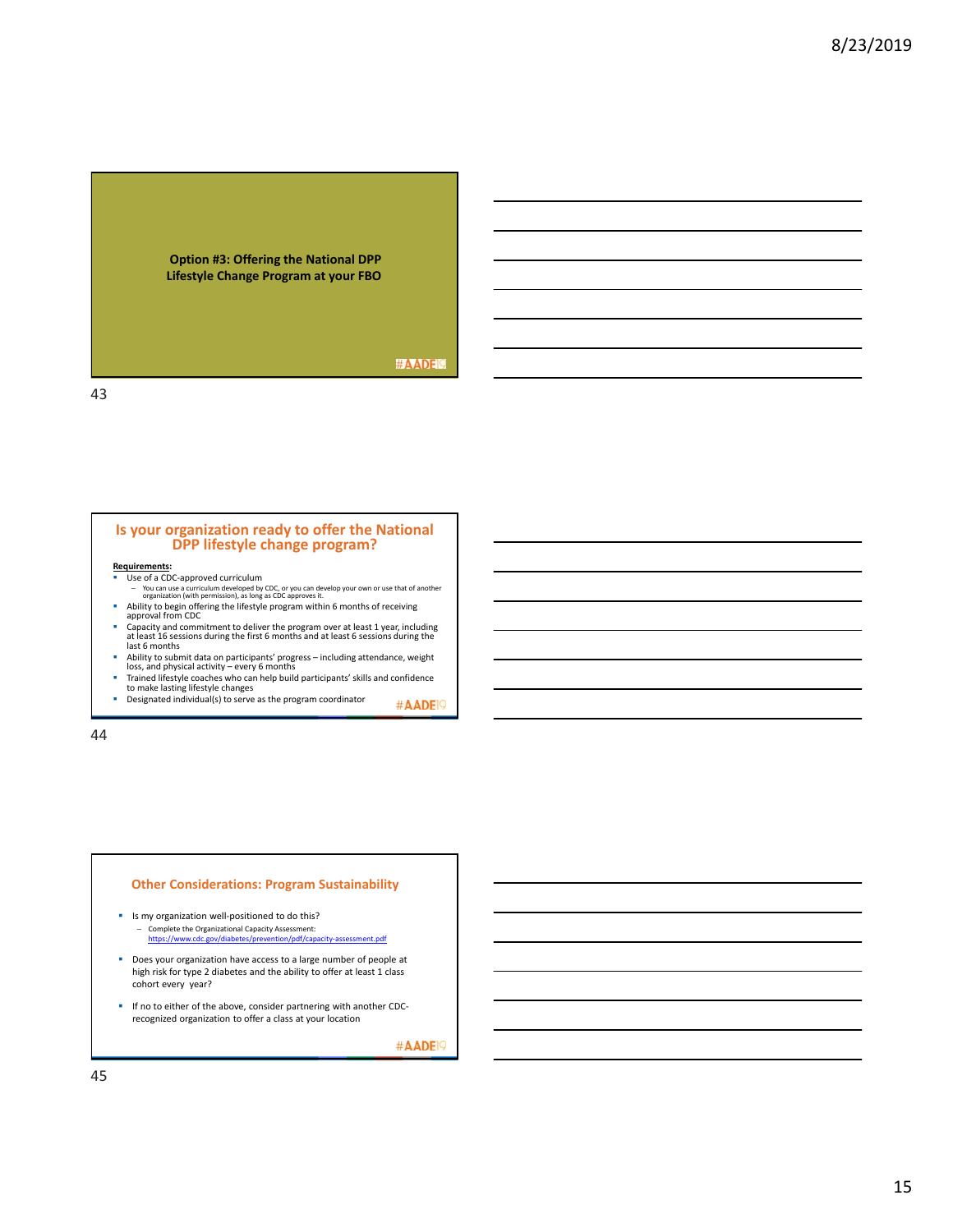

| ,我们也不会有一个人的事情。""我们的人们,我们也不会有一个人的人,我们也不会有一个人的人,我们也不会有一个人的人,我们也不会有一个人的人,我们也不会有一个人的<br>第一百一十一章 我们的人,我们的人们的人们,我们的人们的人们的人们,我们的人们的人们的人们,我们的人们的人们的人们,我们的人们的人们,我们的人们的人们,我们的人 |                                                                                 |  |
|----------------------------------------------------------------------------------------------------------------------------------------------------------------------|---------------------------------------------------------------------------------|--|
|                                                                                                                                                                      |                                                                                 |  |
| ,我们也不会有一个人的事情。""我们的人,我们也不会有一个人的人,我们也不会有一个人的人,我们也不会有一个人的人,我们也不会有一个人的人,我们也不会有一个人的人,                                                                                    |                                                                                 |  |
| ,我们也不会有一个人的事情。""我们的人们,我们也不会有一个人的人,我们也不会有一个人的人,我们也不会有一个人的人,我们也不会有一个人的人,我们也不会有一个人的<br>第一百一十一章 我们的人,我们的人们的人们,我们的人们的人们,我们的人们的人们,我们的人们的人们,我们的人们的人们,我们的人们的人们,我们的人们的人们,我们的人 | the contract of the contract of the contract of the contract of the contract of |  |
|                                                                                                                                                                      |                                                                                 |  |



#### **One Vision for Prediabetes Action At Church**

#### Local Action by:

- **Urban Health Resource (UHR)** in Detroit, MI
	- UHR is the CDC-recognized organization (full recognition).<br>— The insurer, Priority Health, is reimbursing as of 2019 for delivery at the<br>church site.
- **Rosedale Park Baptist Church** Detroit, MI
	- Rosedale Park Baptist Church is a host location for National DPP lifestyle change program classes.
	- With support from: **Black Women's Health Imperative** (BWHI) funding via CDC, 2014‐2017. Rosedale sustained classes after CDC funding ended.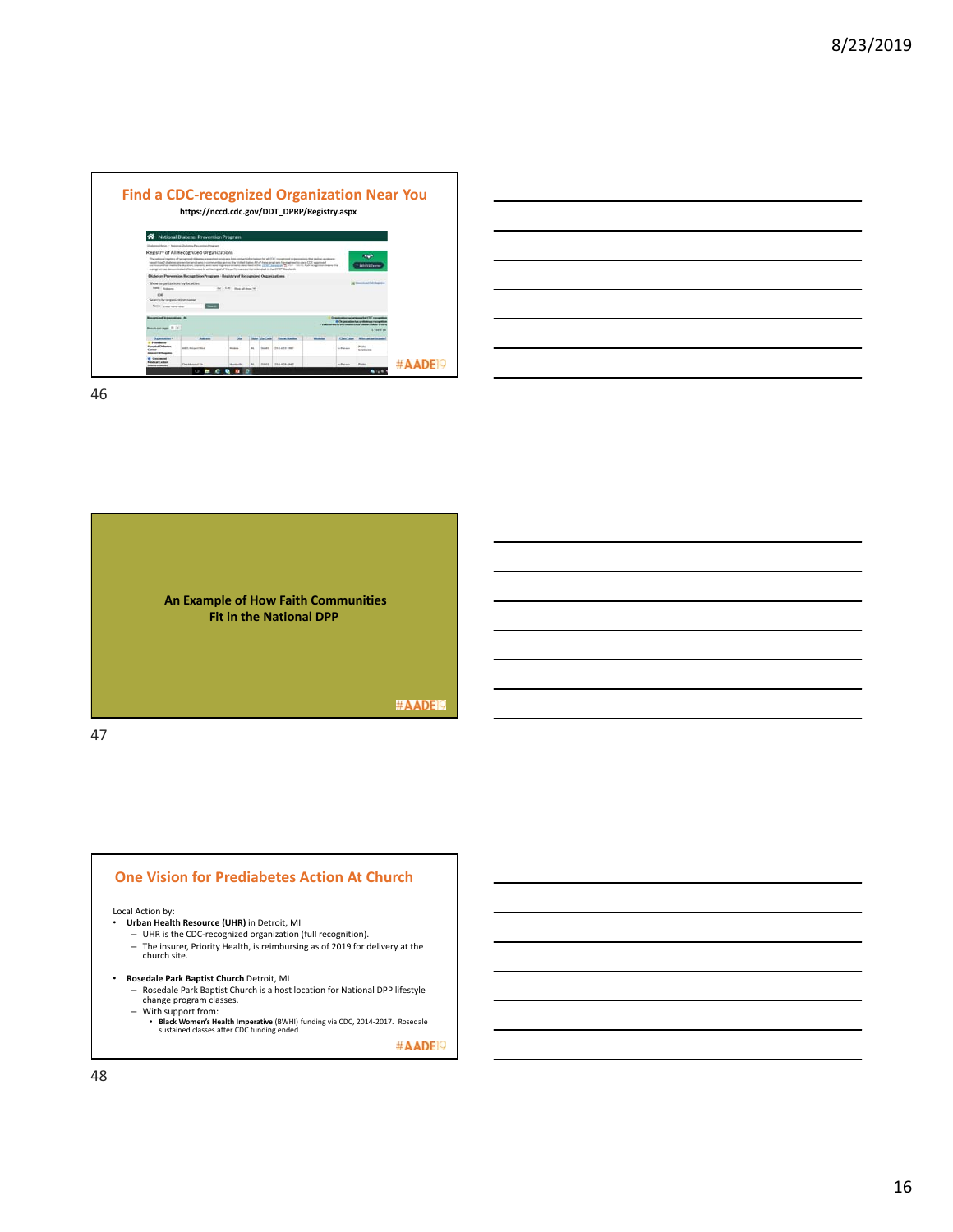**Once participants are recruited and enrolled, what does a lifestyle coach do if we agree to host the program?**

**Find the things that inspire your group to work together and peak their interest in activities they enjoy.**



#AADE<sup>19</sup>

49

# **Champions and Current and Former Participants**

Participant testimonials may be used during the service to inspire others to join the class.

Testimonials also help



#AADE<sup>19</sup>

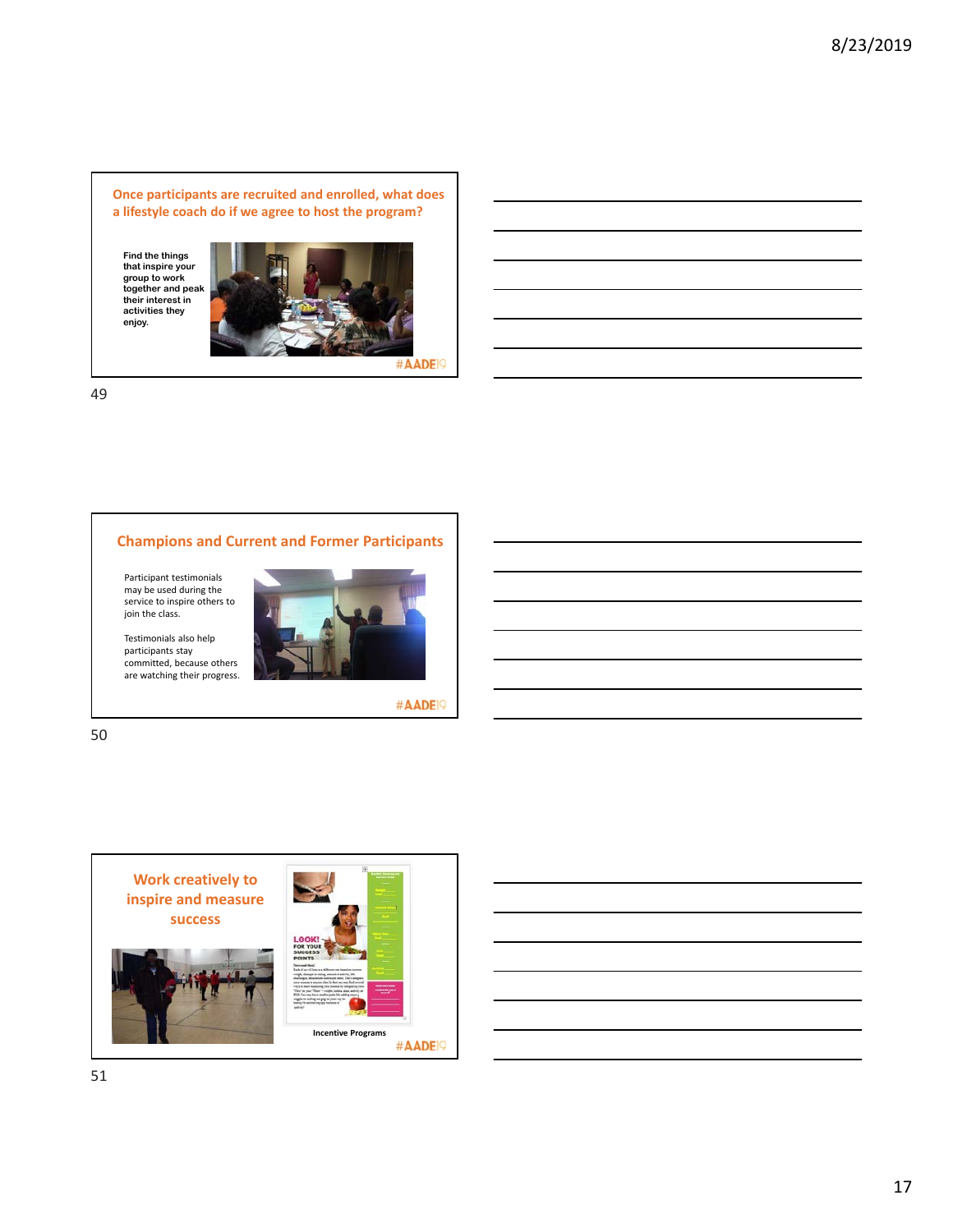



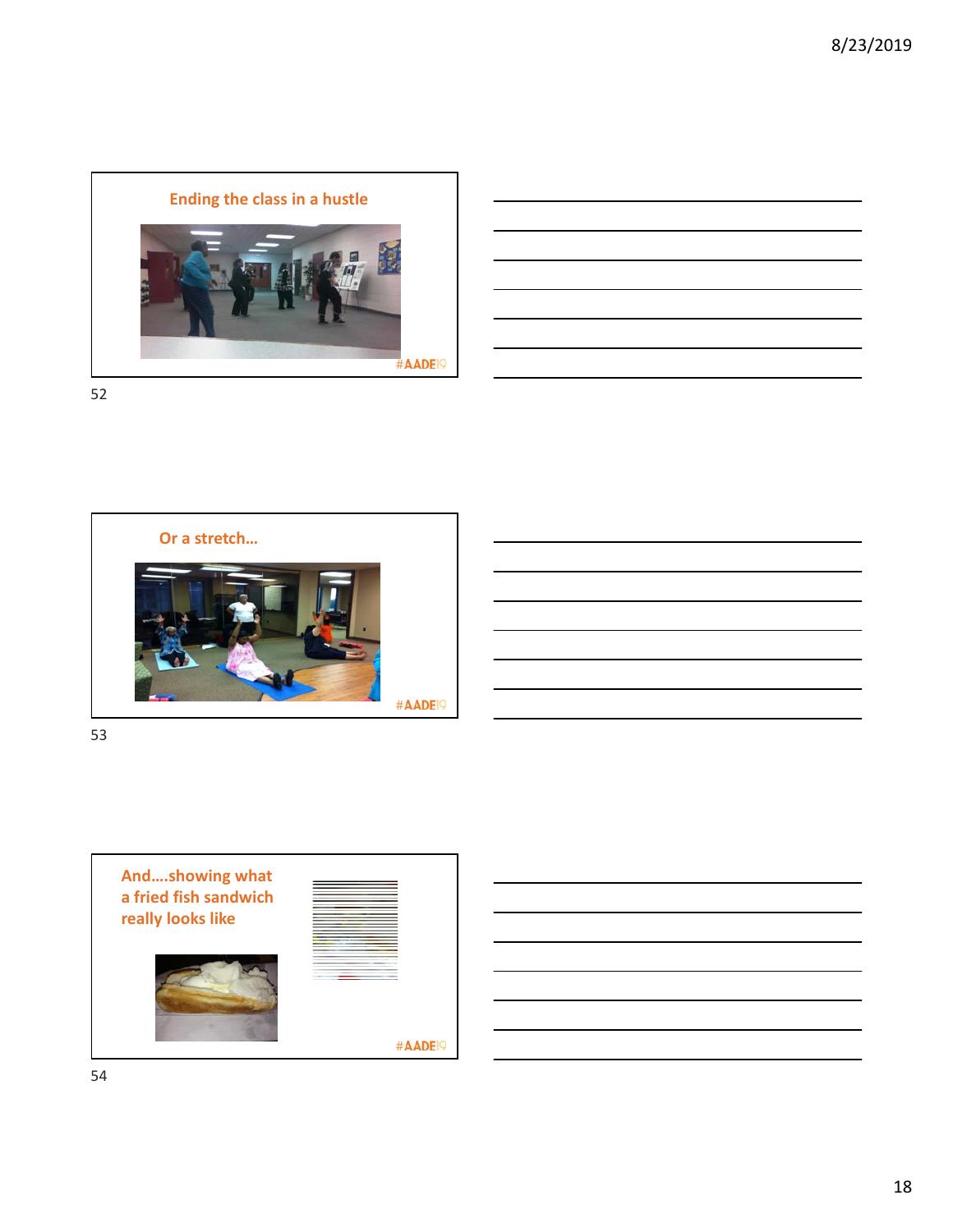**Switch to a healthy Thanksgiving!**



| <b>STEP</b> |  |
|-------------|--|

55



56



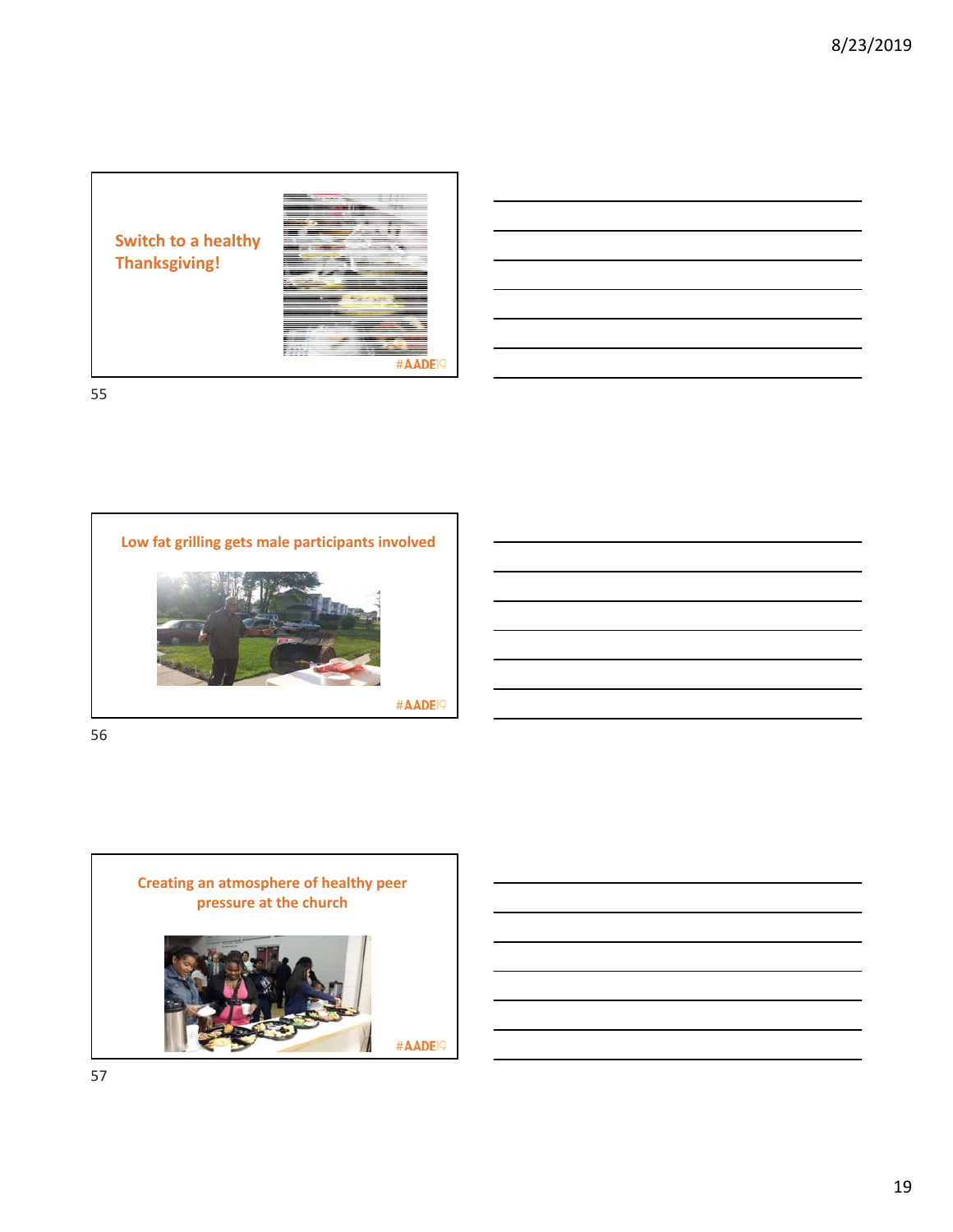





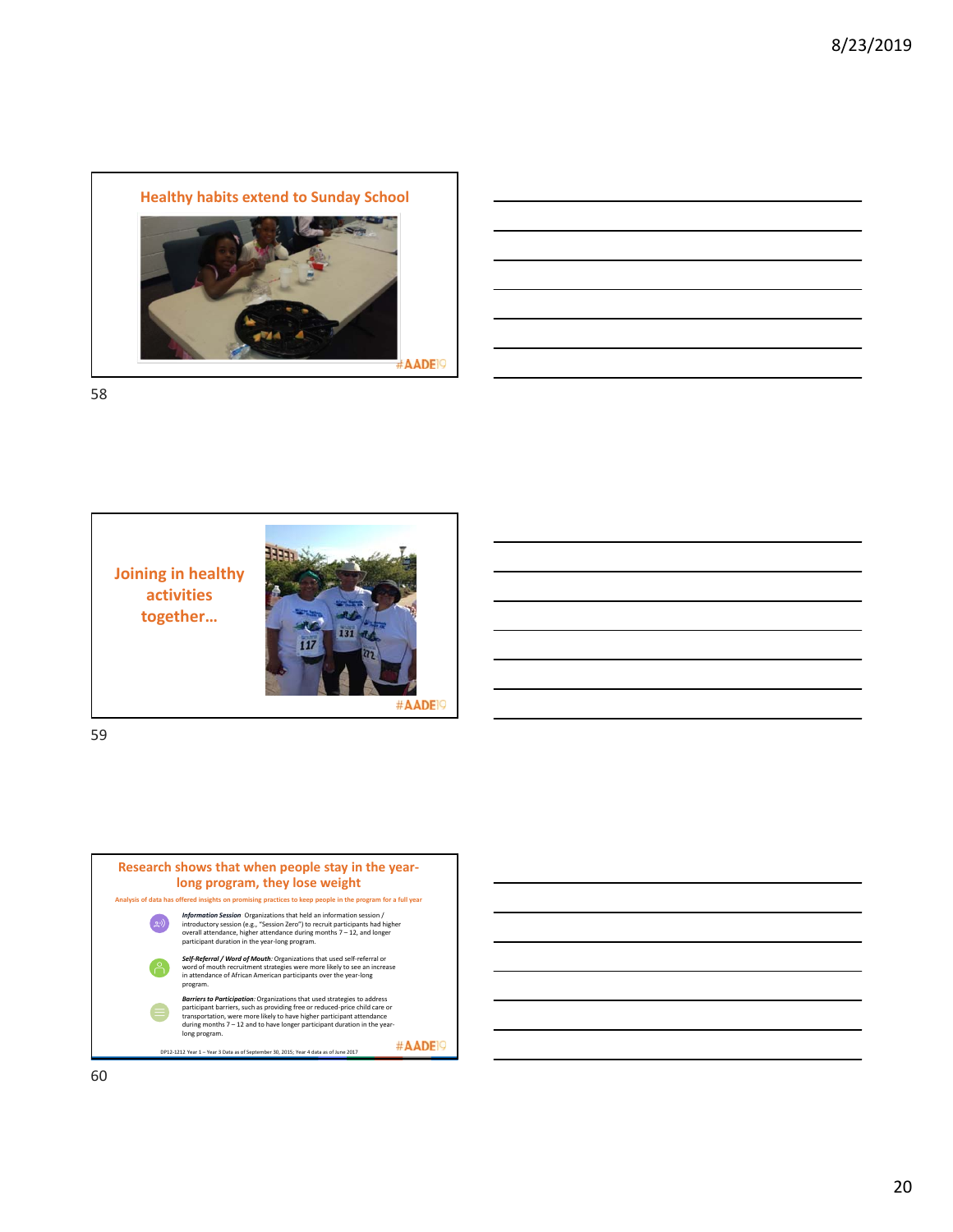

#### **Lessons Learned and Promising Practices**

- Engage Pastors and key church influencers (e.g. First Ladies, Health Ministry Leaders, Parish Nurses, etc., early in the process.
- Educate Pastors to familiarize them with the National DPP lifestyle change program.
- Engage Pastors as National DPP champions.
- Coordinate with other health promotion programs so that the church leaders and congregations are not overwhelmed.

#AADE<sup>19</sup>

62

#### **Lessons Learned (continued)**

- Engage former attendees as coaches or as National DPP champions across the church.
- Develop and share short, easy to understand, but consistent messages.
- Start small, and make gradual changes to the church's food and exercise culture.
- Consider offering additional healthy activities such as walkathons, shopping tours, etc. that support the program to engage and retain participants.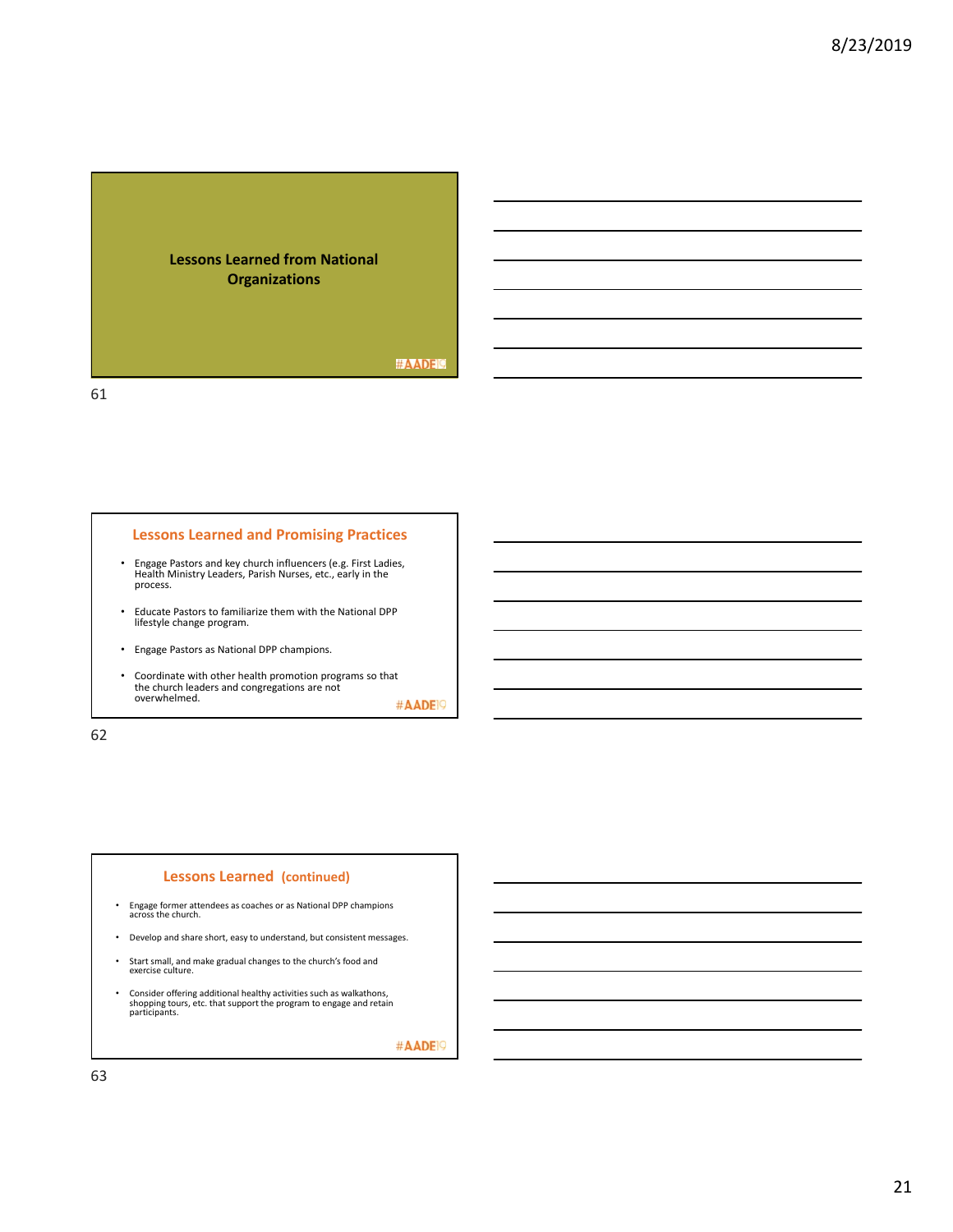

| <u>successive and the second control of the second control of the second control of the second control of the second</u> |                                                                                                                      |  | _____                                                                                                               |
|--------------------------------------------------------------------------------------------------------------------------|----------------------------------------------------------------------------------------------------------------------|--|---------------------------------------------------------------------------------------------------------------------|
|                                                                                                                          |                                                                                                                      |  | and the contract of the contract of the contract of the contract of the contract of the contract of the contract of |
|                                                                                                                          | <u> 1989 - Andrea Santa Andrea Andrea Andrea Andrea Andrea Andrea Andrea Andrea Andrea Andrea Andrea Andrea Andr</u> |  |                                                                                                                     |
|                                                                                                                          |                                                                                                                      |  | and the contract of the contract of the contract of the contract of the contract of the contract of the contract of |
|                                                                                                                          |                                                                                                                      |  |                                                                                                                     |



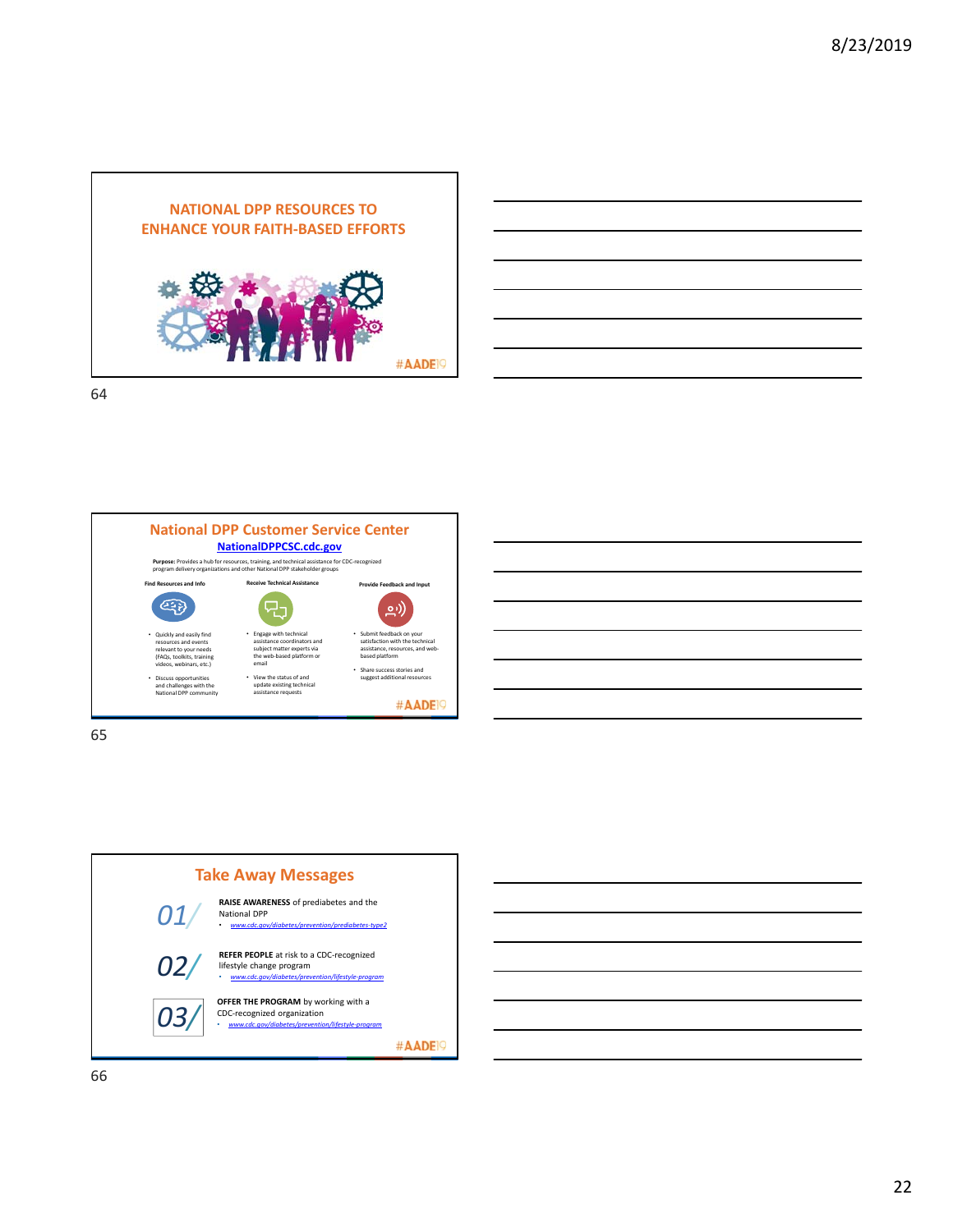



# **Selected References**

- Black Demography (2019). The African A
- Centers for Disease Control and Prevention (2017). African American health: Creating equal opportunities for health. Retri<br>https://www.cdc.gov/vitalsigns/aahealth/index.html
- Centers for Disease Control and Prevention. Diabetes Report Card 2017. Atlanta, GA: Centers for Disease Control and Prevention, US<br>Department of Health and Human Services; 2018.<br>Retrieved from <u>https://www.cdc.gov/diabetes</u> • Centers for Disease Control and Prevention. (2003). Lifetime risk for Diabetes Mellitus. Retrieved from https://jamanetwork.com/journals/jama/fullarticle/197439).
- 
- Chida, Y. Steptoe.A.7Powell. l. H. (2009). Religiosity/spirituality and mortality: a systematic quantitative review, psychosomatics, vol. 78, no. 2, pp. 81–90, 2009.
- Dodor, B.A., Robinson, M.A., Watson, R. et al. The Impact of Religiosity on Substance Abuse and Obesity in African Americans Journal of Religion and Health (2018) 57: 1329. https://doi.org/10.1007/s10943‐017‐0523‐9
- Fruh. S., Mulekar, M.S, Crook; E., Hall, H.R., Adams, J.,& Lemley, T. (2018). The Family Meal Challenge: A Faith‐Based Inte<br>Empower Families. Journal Of Christian Nursing. 35.3.191‐197.
- Gregg, E. W, Zhuo, X, Cheng, Y.J, Albright, A.L, Narayan, V.k.M. Thompson, T. (2014). Trends in lifetime risk and years of life lost due to<br>diabetes in the USA, 1985–2011: a modelling study. Retrieved from https://www.thel
- Goldsmith 5. Emiole. W.B. & Pineda.C. (2006). Faith-based organizations os their secular counterparts: A primer for local officials.<br>Retrieved from https://www.innovations.harvard.edu/faith-based-organization-versus-ittei

68

#### **References (continued)**

- 
- Hill, T.D., Ellison, C.G., Burdette, A.M., Taylor, J., Friedman, K.L., 2016. Dimensions of religious involvement and<br>Ferukoryte telomere length. Soc. Sci.Med.163,168e175).<br>Ferraro, K. F.& Kim, S. (2014). Health benefits of
- Levin J. (2001). God, Faith and Health: Exploring the Spirituality-Healing Connection<br>• Levin J. (2001). God, Faith and Health: Exploring the Spirituality-Healing Connection<br>• Lewin J. Chatters. & Tavlor. (2005). Religio
- Lewin, J. Chatters, & Taylor. (2005). Religion, Health and Medicine in African Americans: Implications for Physicians. Journal of the National Medical Association. 97.2.237‐250. • Koenig.H. & Zaben. F.N. ( 2013). Private religious activity and cardiovascular risk. Annals of Epidemiology. 23.
- 246‐247. • McEwen. B.S. 7 Stellar. E. (1993). Stress and the individual. Mechanisms leading to disease. Archives of Internal
- medicine. 153.2093-2101.<br>• Saunders, M. M, Curtis, D., Alexander, A., & Williams, E. (2013). Can Christian Divorce Support Groups Influence<br>Forgiveness and Health Outcomes in Black Divorcees? A Phenomenological Investigati
- Sumlin. L.L. & Brown. S.A. (2017). Culture and food practices of American women with type 2 diabetes. The Diabetes Educator. 43.6. 565‐575.
- 69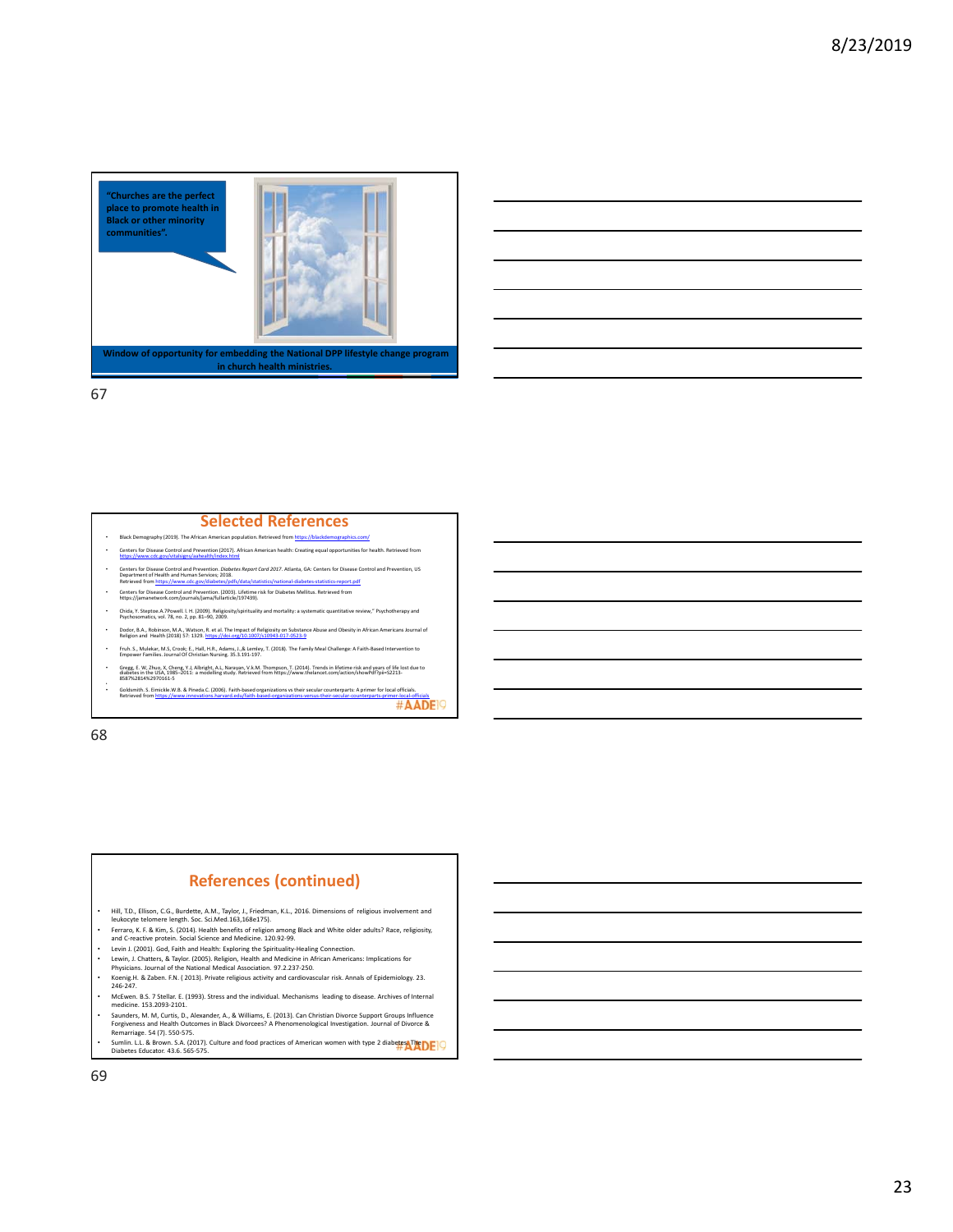#### **References Cont'd**

- 
- Taylor R.J, Chatters L.M., Levin J. (2004) Religion in the Lives of African Americans: Social, Psychological and<br>Tenth Perspectives. Thousand Oaks, CA: Sage Publications; 2004.<br>Tomfohr, L. M., Pung, M. A., & Dimsdale, J. E
- Mach D. (1998). Report from the World Health Organization: Closing the gap in a generation: Health equity<br>through action on the social determinants of health. Retrieved from<br>https://www.ncb.inlm.nih.gov/pmc/articles/PMC326
- 
- Vaux. K. (1976). Religion and Health. Religion and Health. Preventive Medicine.5.552-36.<br>• U.S Department of Health and Human Services. Office of Minority Health. 2017. Obesity a
- U.S Department of Health and Human Services, Office of Minority Health, 2017. Obesity and African Americans. Retrieved fromhttps://minorityhealth.hhs.gov/omh/browse.aspx?lvl=4&lvlid=25

#AADE<sup>19</sup>

70